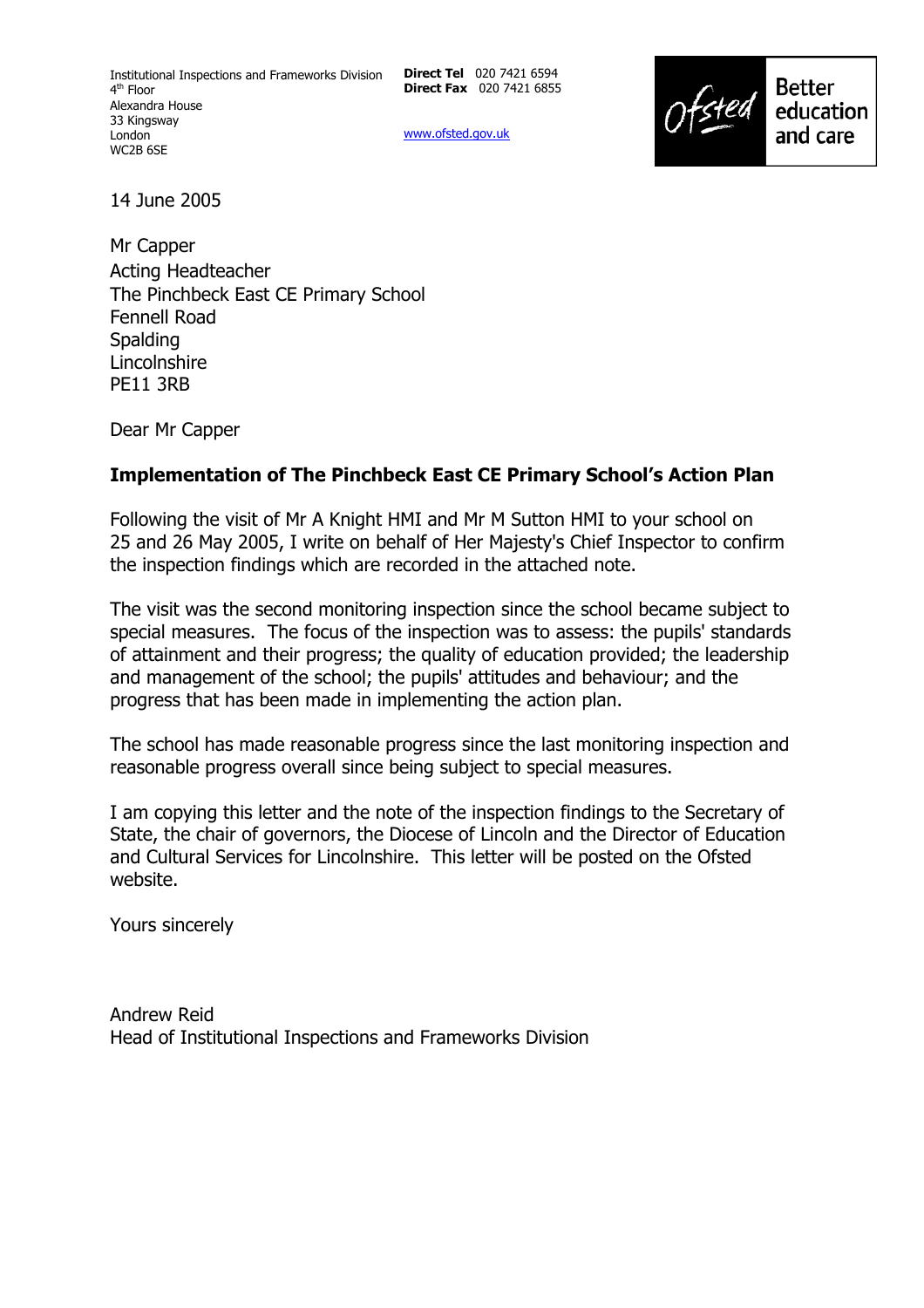

### **IMPLEMENTATION OF THE PINCHBECK EAST CE PRIMARY SCHOOLíS ACTION PLAN**

#### Findings of the second monitoring inspection since the school became subject to special measures

During the visit 20 parts of lessons, two registration sessions, two hymn practices and one assembly were inspected. Meetings were held with the acting headteacher, the chair of governors and senior members of staff. Informal discussions were held with other members of staff and with pupils and samples of work were examined. A range of documents was scrutinised. Using this evidence, HMI made the following observations to the acting headteacher, the chair of the governing body and two representatives from the LEA. The representative from the diocese was unable to attend.

The school has suffered from continued instability of staffing. Considerable time and energy have been spent on recruitment to replace nearly half of the teaching staff and on finding temporary teachers for four classes. However, appointments have now been made and the school should begin next term with an almost complete team of permanent staff.

Standards in lessons have improved slightly and the attainment of more pupils was broadly in line with national expectations. A few lessons enabled the pupils to raise significantly the standard of their work; however, too many lessons were aimed at the lower levels of expected attainment with the result that many pupils did not achieve as well as they should because the work did not challenge them sufficiently.

There were signs of improvement in the standard of English; however, despite the appropriate emphasis given to writing, many of the pupils had weak writing skills. For example, many pupils found it difficult to form letters accurately and of a consistent size. The weaknesses in writing are affecting the quality of work across the curriculum.

There was a marked difference in the pupils' attainment from one class to the next. While spelling skills were being established well in the reception classes there were significant gaps in the pupils' phonetic understanding in the other classes. Pupils in one Year 2 class quickly mastered the concept of alliteration but in the other Year 2 class they found it difficult to identify adjectives. Rapid progress was also seen in a Year 3 class where spelling rules were skilfully reinforced.

Standards in science have improved and the pupils' attainment was close to national expectations. However, the teachers' confidence and subject knowledge continue to vary considerably, particularly in practical sessions. The range of work seen in the Year 6 pupils' books was satisfactory but presentation overall was weak. In addition to poor handwriting, the pupils' drawing techniques lacked care and precision. While more opportunities have been given for pupils to use different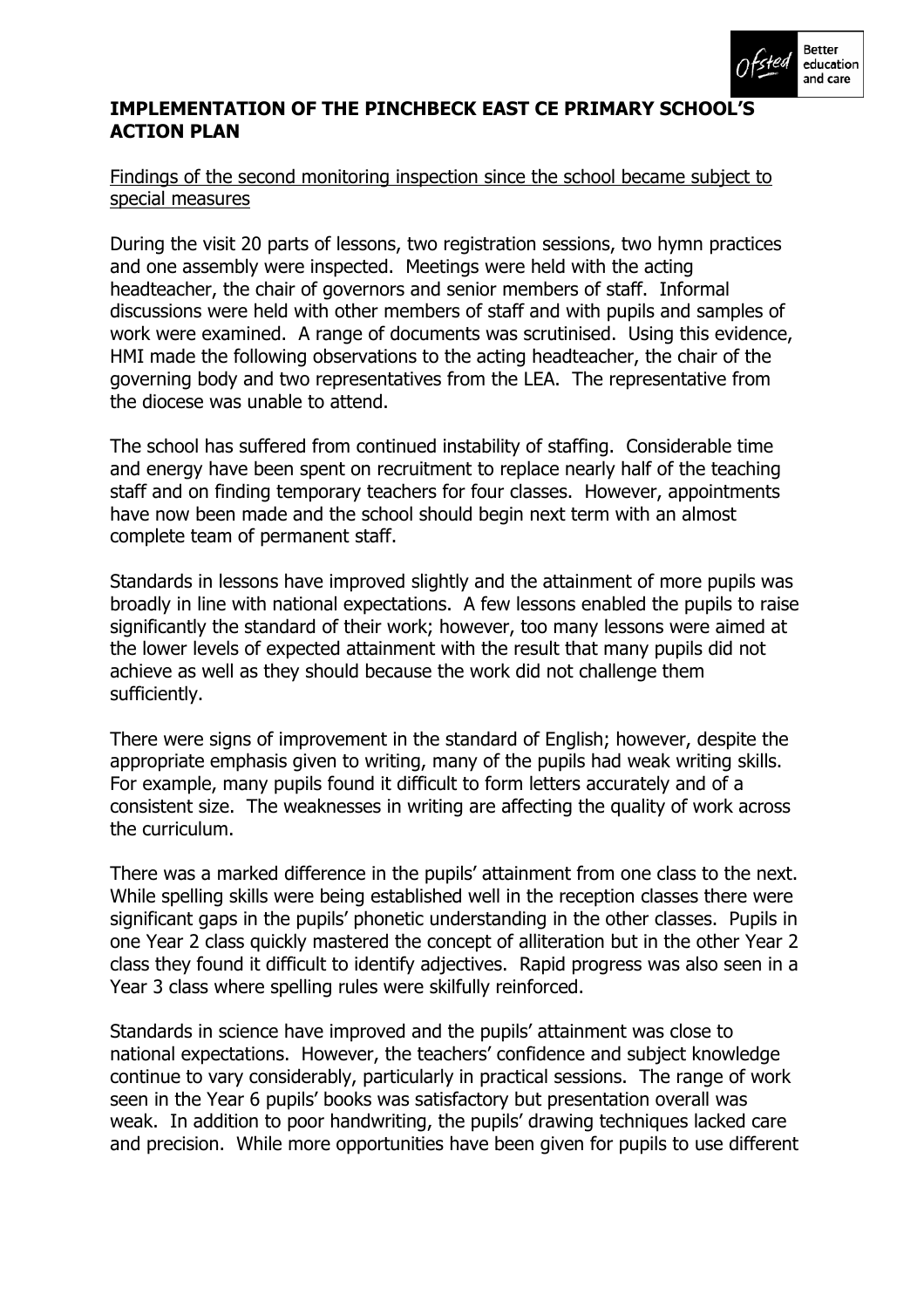

methods of recording results, such as tables, charts and graphs, there were not enough examples of more extended writing about science.

In mathematics, the pupils' attainment was also close to national expectations but teaching was inconsistent in quality. While pupils in a Year 4 class showed secure understanding of geometry at Levels 4 and 5, the pupils in a Year 5 class were asked to round, to the nearest ten, numbers up to one hundred when it was evident they could confidently do this with numbers in the hundreds and thousands. Overall, there was insufficient opportunity for the pupils to apply and extend previously learned skills, knowledge and understanding in different situations which limited the progress of the more able pupils.

The overall quality of teaching and learning has improved. Sixteen lessons were satisfactory or better; three were good, three were very good and one was outstanding. While there was a slight reduction in the proportion of lessons that were unsatisfactory and an increase in the amount that was very good or better, there was a fine balance of strengths and weaknesses in many of the satisfactory lessons. In too many lessons the tasks were managed ineffectively and there was insufficient challenge for the pupils and a lack of appropriate strategies to improve their attitudes and behaviour. The teaching varied in quality across the school and this was most marked in Key Stage 2. Since the last inspection some teachers have made significant progress in some subjects while the improvement made by others has been limited.

The introduction of subject targets is a very positive development but they were not used consistently. Pupils were often unaware of what they needed to do to improve their work. The quality of marking was too varied. The best was exemplary with detailed, supportive comments which challenged pupils to improve their work, while some was superficial and occasionally erroneous.

In the more effective lessons, the activities were sequenced progressively and briskly to reinforce and extend clearly defined areas of learning. Teaching assistants provided useful support, especially for the pupils who have special needs. On occasions teaching assistants kept individual pupils fully involved in whole-class discussions through discrete and effective interventions. In the very good lessons, perceptive questioning made the pupils think hard and probed their understanding. Where expectations were high, progress was rapid. A temporary teacher taught an outstanding lesson that enabled and encouraged the pupils to consider complex mathematical concepts.

The pupils' attitudes and behaviour were always good around the school. They were sensible and polite and keen to talk to visitors. Their attitudes and behaviour in lessons have improved and were satisfactory or better in all but one lesson, they were good in six and very good in six. While all temporary teachers worked hard to remember names and establish effective working relationships with the pupils in their class, there were strong contrasts in the pupils' attitudes and behaviour. In the lesson where attitudes and behaviour were unsatisfactory the pupils did not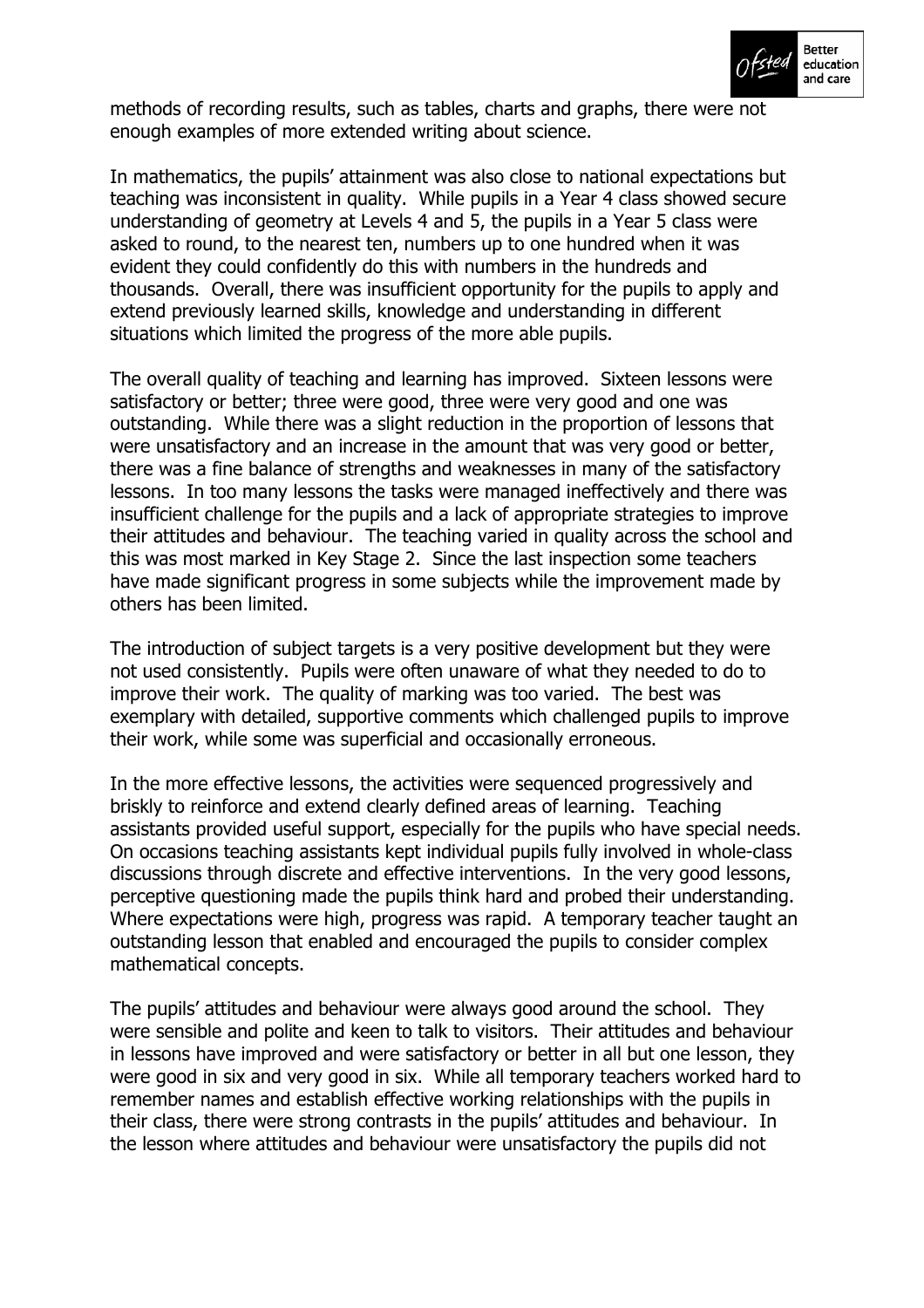

listen or act on instructions in an appropriate manner and were quick to take advantage of any ambiguity. However, in another lesson taught by a temporary teacher, the pupils acted in a very mature manner by sensitively helping the teacher and contributing sensibly to a discussion about friendship.

The pupils' attitudes and behaviour were also good in assemblies and the hymn practices which were ably supported by two teachers. However, there was insufficient emphasis on improving the quality of singing and the opportunity to increase the pupils' sense of challenge and subsequent fulfilment was largely missed.

The acting headteacher continues to provide sensitive, effective leadership that enables members of the senior management team to develop their roles and responsibilities. Key stage teams are now fully established. As a result, good progress has been achieved in providing stimulating learning environments in all classrooms, in improving generic teaching skills and in establishing more thorough and extensive whole-school record keeping systems. The school recognises that the centrally collated data needs to be refined regularly by teachers in the light of their knowledge of individual pupils. The introduction of more formal meetings between class teachers and members of the senior management team are intended to support the refinement of data and to help increase the pace of progress.

Even though subject teaching has improved, the subject leaders' contribution to school improvement is underdeveloped and there is insufficient clarity about how they interconnect with the senior management team. The school recognises the need to give greater emphasis to the development of subject expertise and that this support is best given at an individual level rather than to the staff as a whole. The school is also aware that the curriculum map requires completion urgently so that teachers have a secure basis on which to develop their subject.

The governing body has provided good support for the school in dealing with pressing matters of staffing and budgets and in monitoring the action plan. There is a clear recognition of the need to develop the role of subject leaders and to monitor more closely the provision for the classes that are being taught by the temporary teaching staff. Training has been completed for all governors.

The LEA has continued to provide good support to the school.

### **Action taken to address the areas for improvement**

### **1: raise standards in writing across the school, particularly those of boys, and standards in science across the school**

Marked improvement has been achieved by some teachers especially in the teaching of science, in the use of assessment data to inform planning, and in enabling more focused support for individual pupils. However, weaknesses in